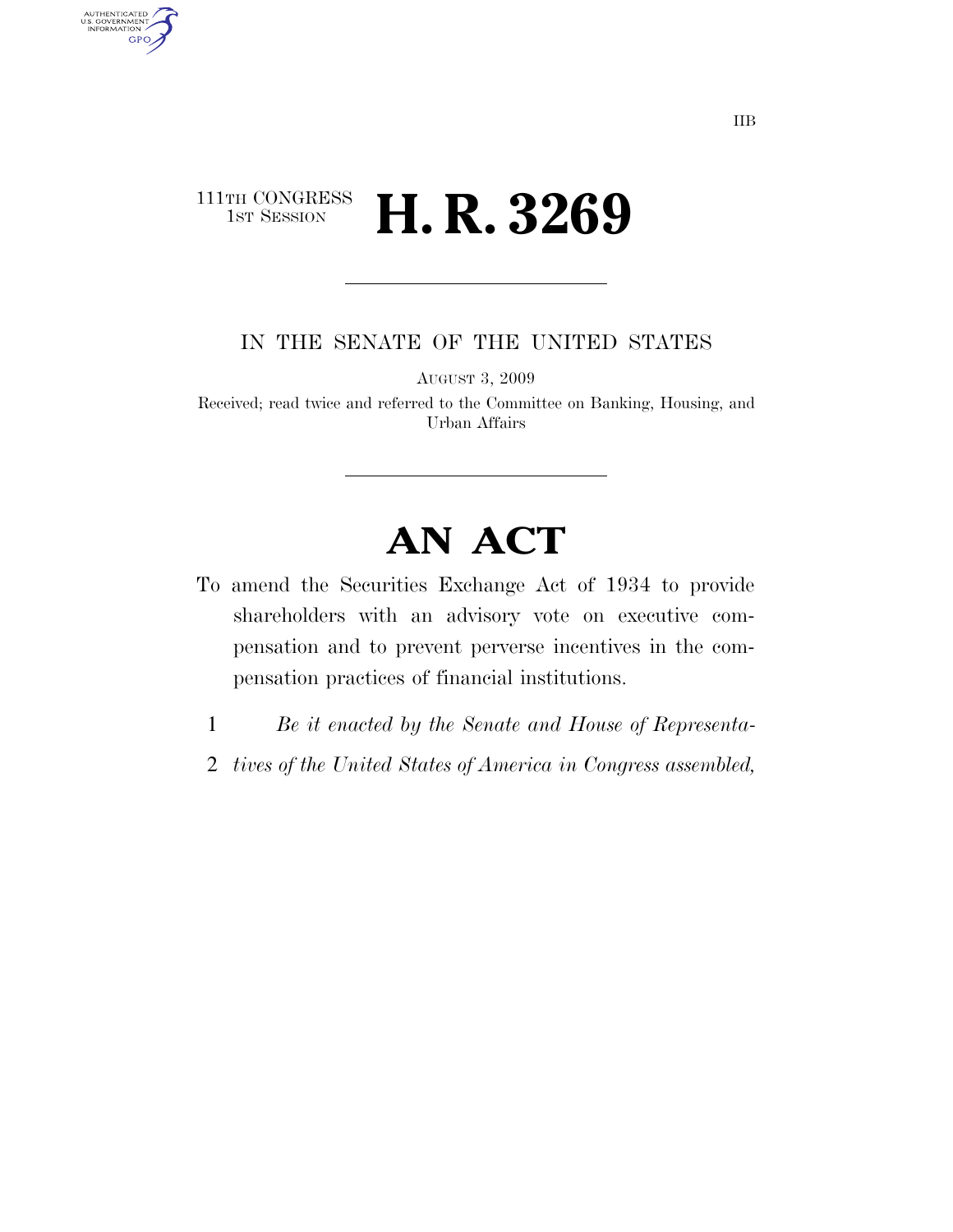### **SECTION 1. SHORT TITLE.**

 This Act may be cited as the ''Corporate and Finan-cial Institution Compensation Fairness Act of 2009''.

## **SEC. 2. SHAREHOLDER VOTE ON EXECUTIVE COMPENSA-TION DISCLOSURES.**

 Section 14 of the Securities Exchange Act of 1934 (15 U.S.C. 78n) is amended by adding at the end the fol-lowing new subsection:

9 "(i) ANNUAL SHAREHOLDER APPROVAL OF EXECU-TIVE COMPENSATION.—

11 "(1) ANNUAL VOTE.—Any proxy or consent or authorization (the solicitation of which is subject to the rules of the Commission pursuant to subsection (a)) for an annual meeting of the shareholders to elect directors (or a special meeting in lieu of such meeting) where proxies are solicited in respect of any security registered under section 12 occurring on or after the date that is 6 months after the date on which final rules are issued under paragraph (4), shall provide for a separate shareholder vote to ap- prove the compensation of executives as disclosed pursuant to the Commission's compensation disclo- sure rules for named executive officers (which disclo- sure shall include the compensation committee re- port, the compensation discussion and analysis, the compensation tables, and any related materials, to

**HR 3269 RFS**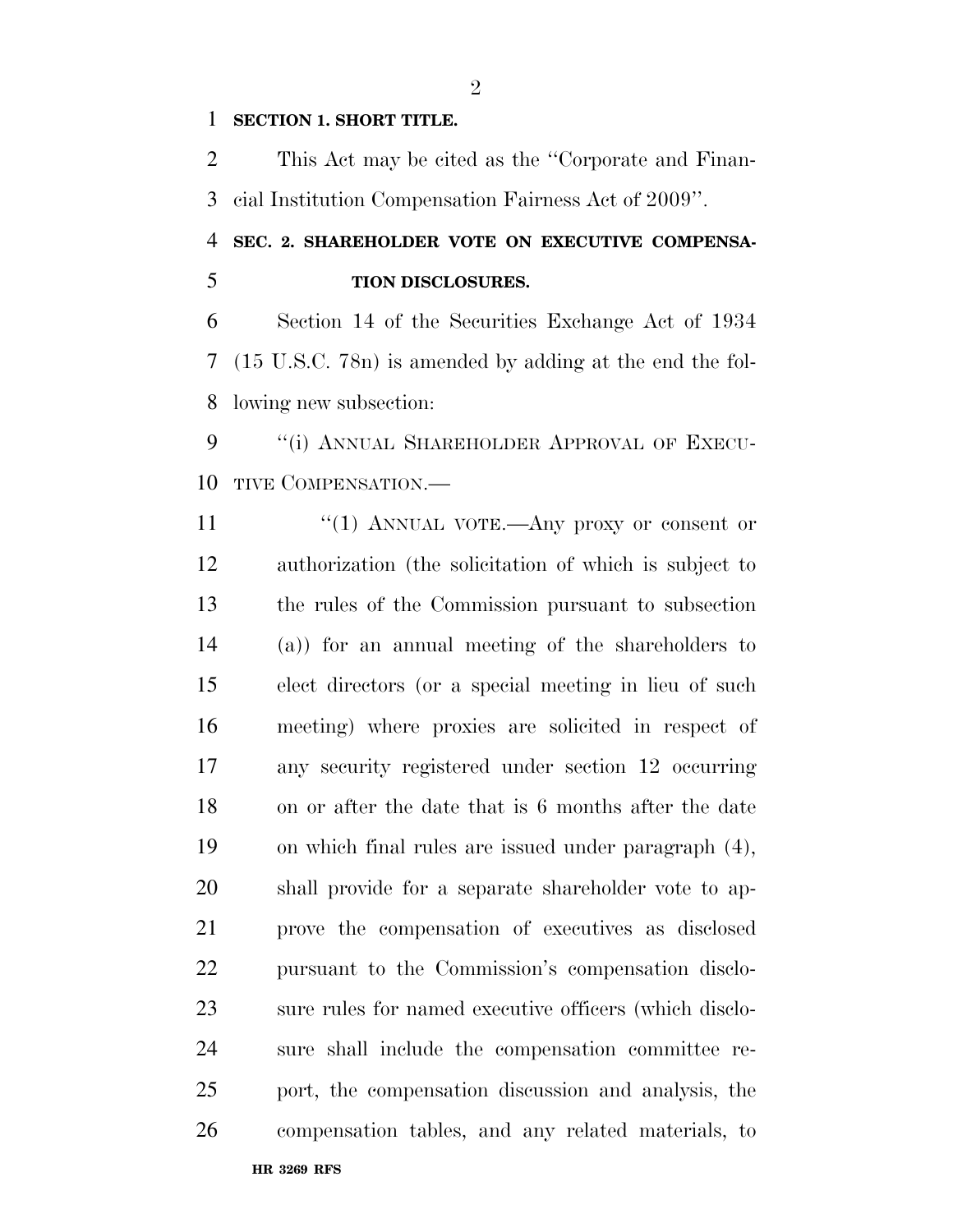the extent required by such rules). The shareholder vote shall not be binding on the issuer or the board of directors and shall not be construed as overruling a decision by such board, nor to create or imply any additional fiduciary duty by such board, nor shall such vote be construed to restrict or limit the ability of shareholders to make proposals for inclusion in such proxy materials related to executive compensa- tion. 10 "(2) SHAREHOLDER APPROVAL OF GOLDEN PARACHUTE COMPENSATION.— 12 "(A) DISCLOSURE.—In any proxy or con- sent solicitation material (the solicitation of which is subject to the rules of the Commission pursuant to subsection (a)) for a meeting of the shareholders occurring on or after the date that is 6 months after the date on which final rules are issued under paragraph (4), at which share- holders are asked to approve an acquisition, merger, consolidation, or proposed sale or other disposition of all or substantially all the assets of an issuer, the person making such solicita- tion shall disclose in the proxy or consent solici- tation material, in a clear and simple form in accordance with regulations to be promulgated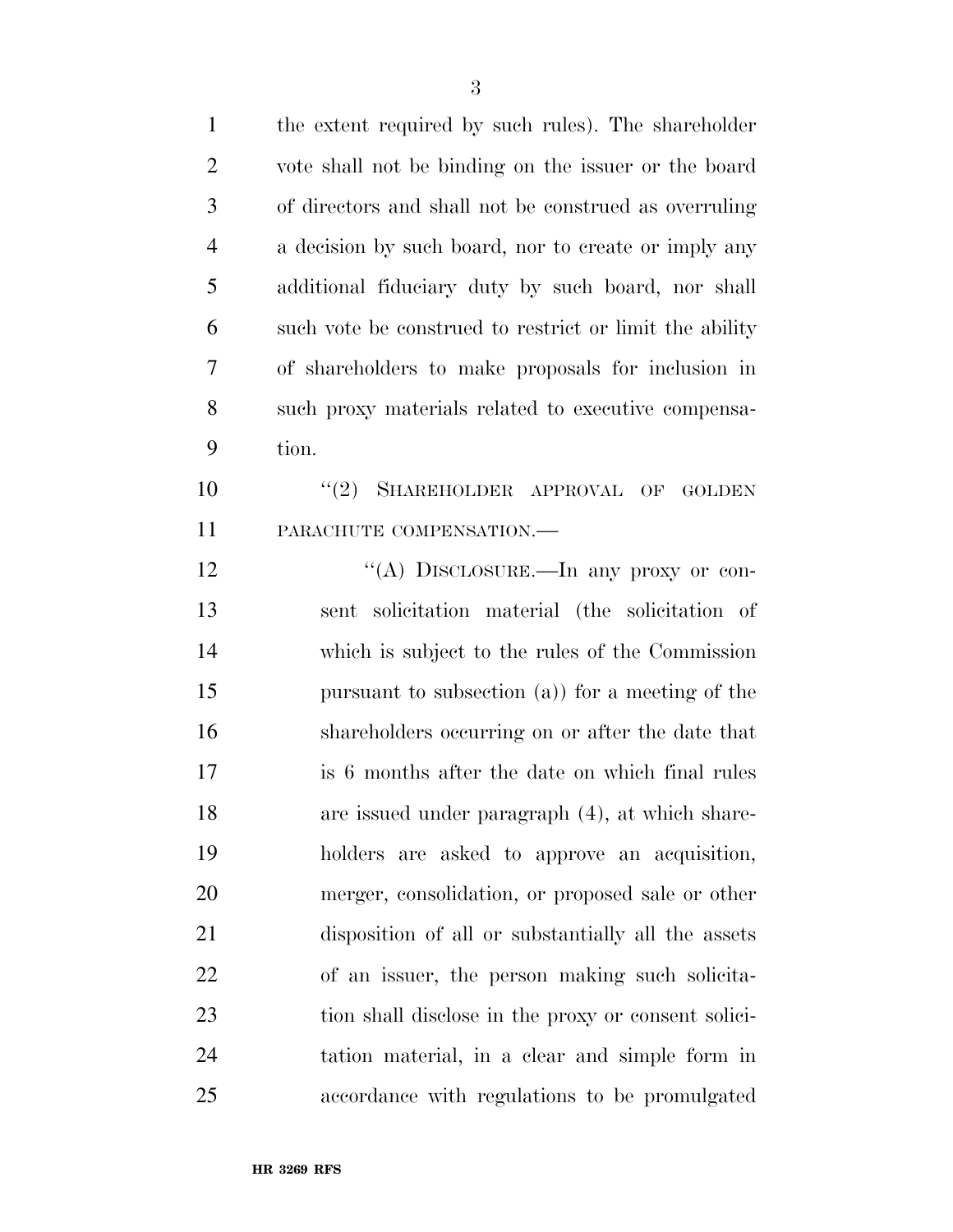| $\mathbf{1}$   | by the Commission, any agreements or under-        |
|----------------|----------------------------------------------------|
| 2              | standings that such person has with any named      |
| 3              | executive officers of such issuer (or of the ac-   |
| $\overline{4}$ | quiring issuer, if such issuer is not the acquir-  |
| 5              | ing issuer) concerning any type of compensation    |
| 6              | (whether present, deferred, or contingent) that    |
| 7              | is based on or otherwise relates to the acquisi-   |
| 8              | tion, merger, consolidation, sale, or other dis-   |
| 9              | position of all or substantially all of the assets |
| 10             | of the issuer and the aggregate total of all such  |
| 11             | compensation that may (and the conditions)         |
| 12             | upon which it may) be paid or become payable       |
| 13             | to or on behalf of such executive officer.         |

14 "(B) SHAREHOLDER APPROVAL.—Any proxy or consent or authorization relating to the proxy or consent solicitation material con- taining the disclosure required by subparagraph (A) shall provide for a separate shareholder vote to approve such agreements or under- standings and compensation as disclosed, unless such agreements or understandings have been subject to a shareholder vote under paragraph (1). A vote by the shareholders shall not be binding on the issuer or the board of directors of the issuer or the person making the solicita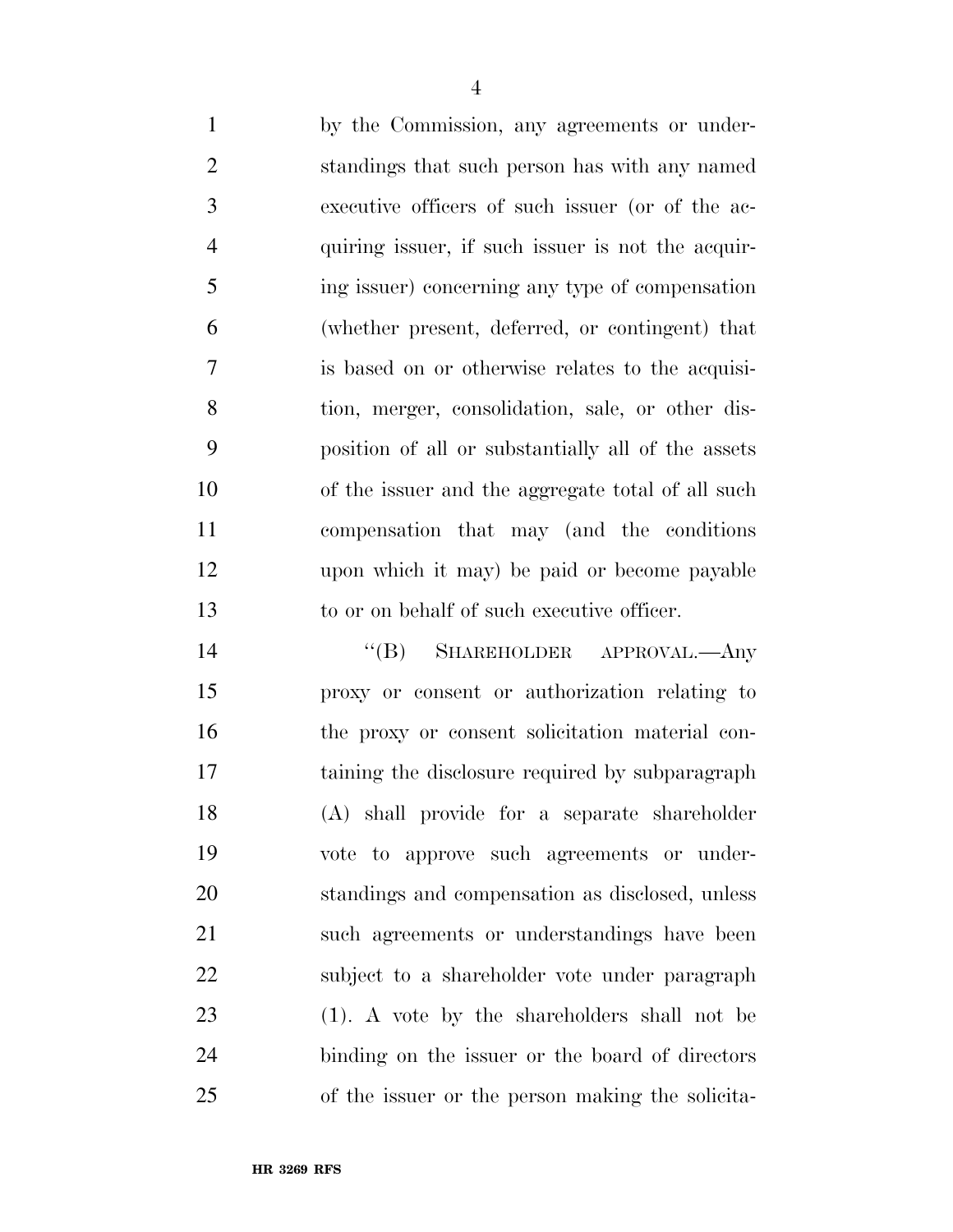tion and shall not be construed as overruling a decision by any such person or issuer, nor to create or imply any additional fiduciary duty by any such person or issuer.

 ''(3) DISCLOSURE OF VOTES.—Every institu- tional investment manager subject to section 13(f) shall report at least annually how it voted on any shareholder vote pursuant to paragraphs (1) or (2) of this section, unless such vote is otherwise required to be reported publicly by rule or regulation of the Commission.

12 ''(4) RULEMAKING.—Not later than 6 months after the date of the enactment of the Corporate and Financial Institution Compensation Fairness Act of 2009, the Commission shall issue final rules to im-plement this subsection.

17 "(5) EXEMPTION AUTHORITY.—The Commis- sion may exempt certain categories of issuers from the requirements of this subsection, where appro- priate in view of the purpose of this subsection. In determining appropriate exemptions, the Commis- sion shall take into account, among other consider- ations, the potential impact on smaller reporting issuers.''.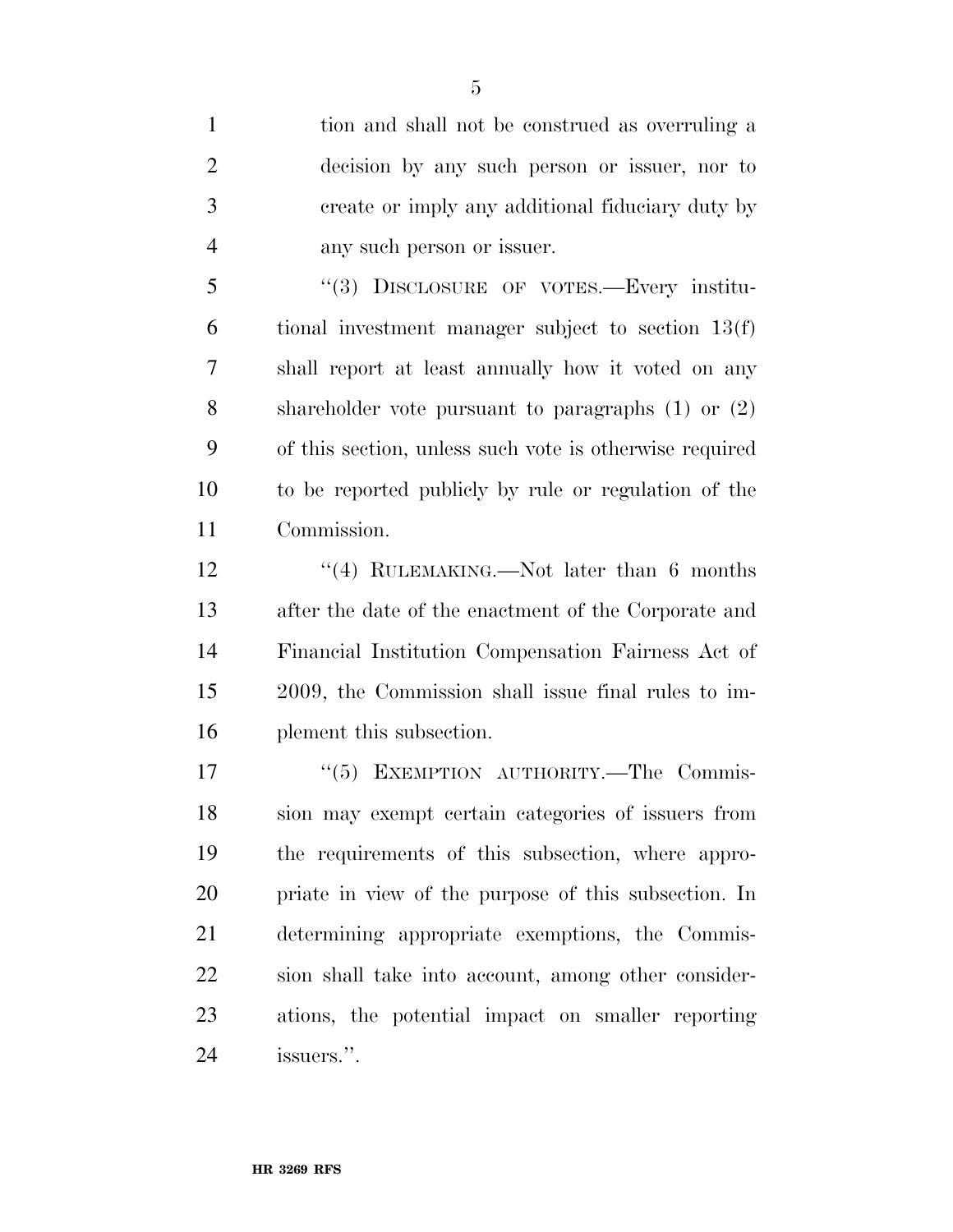#### **SEC. 3. COMPENSATION COMMITTEE INDEPENDENCE.**

 (a) STANDARDS RELATING TO COMPENSATION COM- MITTEES.—The Securities Exchange Act of 1934 (15 U.S.C. 78a et seq.) is amended by inserting after section 10A the following new section:

**''SEC. 10B. STANDARDS RELATING TO COMPENSATION COM-**

### **MITTEES.**

8 "(a) COMMISSION RULES.—

9 "(1) IN GENERAL.—Effective not later than 9 months after the date of enactment of the Corporate and Financial Institution Compensation Fairness Act of 2009, the Commission shall, by rule, direct the national securities exchanges and national secu- rities associations to prohibit the listing of any class of equity security of an issuer that is not in compli- ance with the requirements of any portion of sub-sections (b) through (f).

18 "(2) OPPORTUNITY TO CURE DEFECTS.—The rules of the Commission under paragraph (1) shall provide for appropriate procedures for an issuer to have an opportunity to cure any defects that would be the basis for a prohibition under paragraph (1) before the imposition of such prohibition.

**HR 3269 RFS**  24 "(3) EXEMPTION AUTHORITY.—The Commis- sion may exempt certain categories of issuers from the requirements of subsections (b) through (f),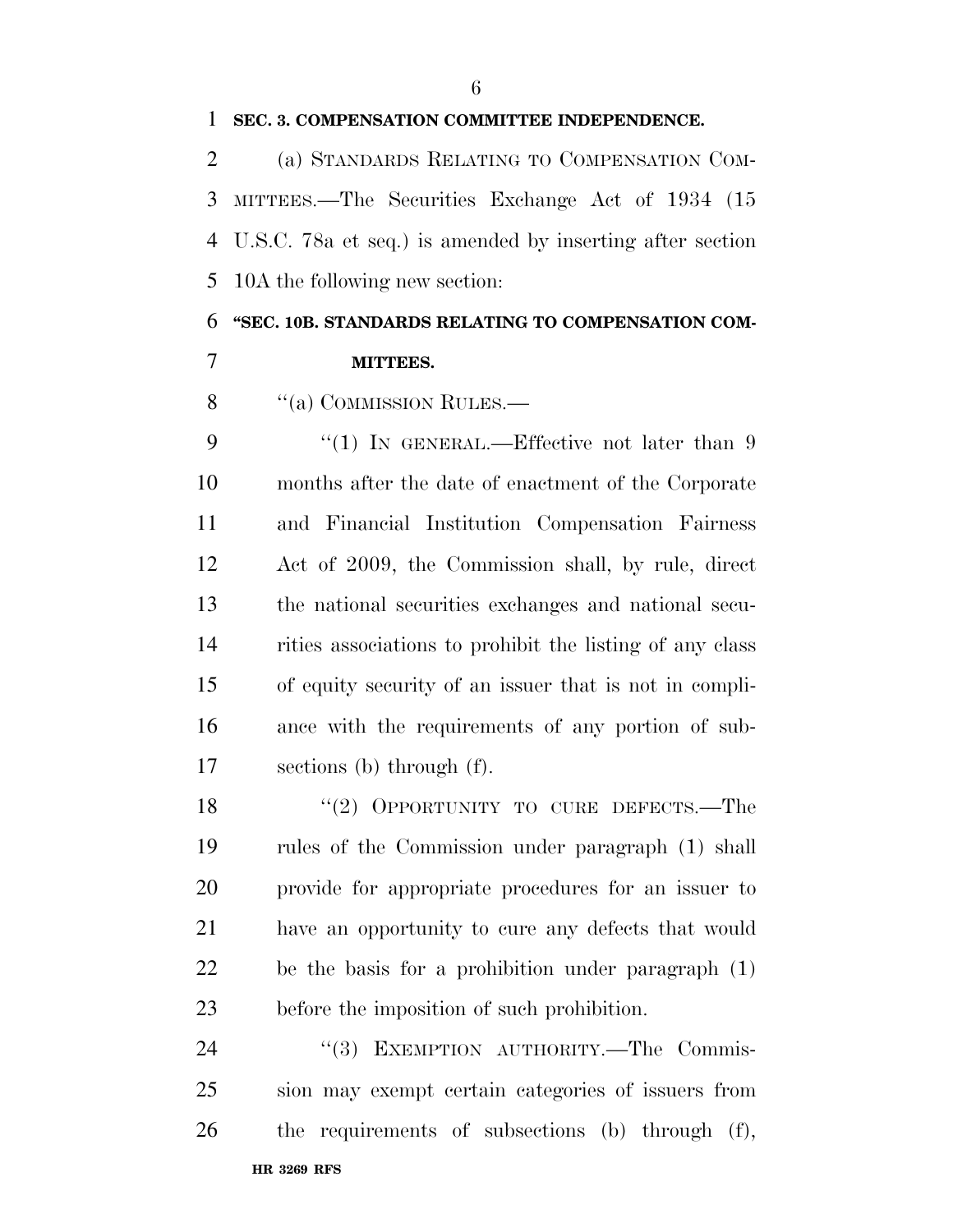where appropriate in view of the purpose of this sec- tion. In determining appropriate exemptions, the Commission shall take into account, among other considerations, the potential impact on smaller re-porting issuers.

 ''(b) INDEPENDENCE OF COMPENSATION COMMIT-TEES.—

8 "(1) In GENERAL.—Each member of the com- pensation committee of the board of directors of the issuer shall be independent.

 $\frac{1}{2}$  CRITERIA.—In order to be considered to be independent for purposes of this subsection, a member of a compensation committee of an issuer may not, other than in his or her capacity as a member of the compensation committee, the board of directors, or any other board committee accept any consulting, advisory, or other compensatory fee from the issuer.

19 "(3) EXEMPTION AUTHORITY.—The Commis- sion may exempt from the requirements of para- graph (2) a particular relationship with respect to compensation committee members, where appro-priate in view of the purpose of this section.

24 "(4) DEFINITION.—As used in this section, the term 'compensation committee' means—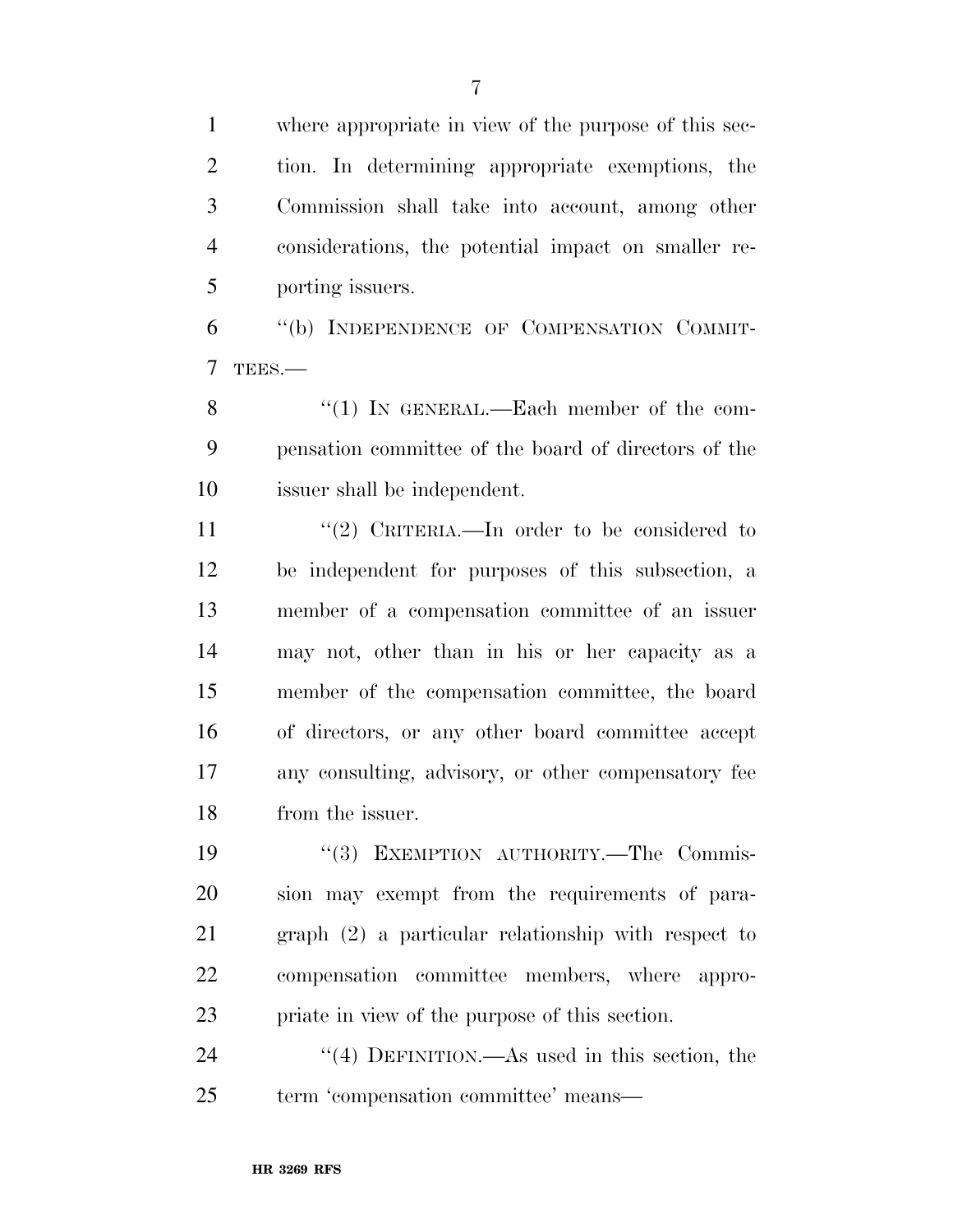| $\mathbf{1}$   | $\lq\lq$ a committee (or equivalent body) es-           |
|----------------|---------------------------------------------------------|
| $\mathfrak{2}$ | tablished by and amongst the board of directors         |
| 3              | of an issuer for the purpose of determining and         |
| $\overline{4}$ | approving the compensation arrangements for             |
| 5              | the executive officers of the issuer; and               |
| 6              | $\lq\lq (B)$ if no such committee exists with re-       |
| 7              | spect to an issuer, the independent members of          |
| 8              | the entire board of directors.                          |
| 9              | "(c) INDEPENDENCE STANDARDS FOR COMPENSA-               |
| 10             | TION CONSULTANTS AND OTHER COMMITTEE ADVI-              |
| 11             | sors.—Any compensation consultant or other similar ad-  |
| 12             | viser to the compensation committee of any issuer shall |
| 13             | meet standards for independence established by the Com- |
| 14             | mission by regulation.                                  |
| 15             | "(d) COMPENSATION COMMITTEE AUTHORITY RE-               |
| 16             | LATING TO COMPENSATION CONSULTANTS.-                    |
| 17             | "(1) IN GENERAL.—The compensation<br>com-               |
| 18             | mittee of each issuer, in its capacity as a committee   |
| 19             | of the board of directors, shall have the authority,    |
| 20             | in its sole discretion, to retain and obtain the advice |
| 21             | of a compensation consultant meeting the standards      |
| 22             | for independence promulgated pursuant to sub-           |
| 23             | section (c), and the compensation committee shall be    |
| 24             | directly responsible for the appointment, compensa-     |
| 25             | tion, and oversight of the work of such independent     |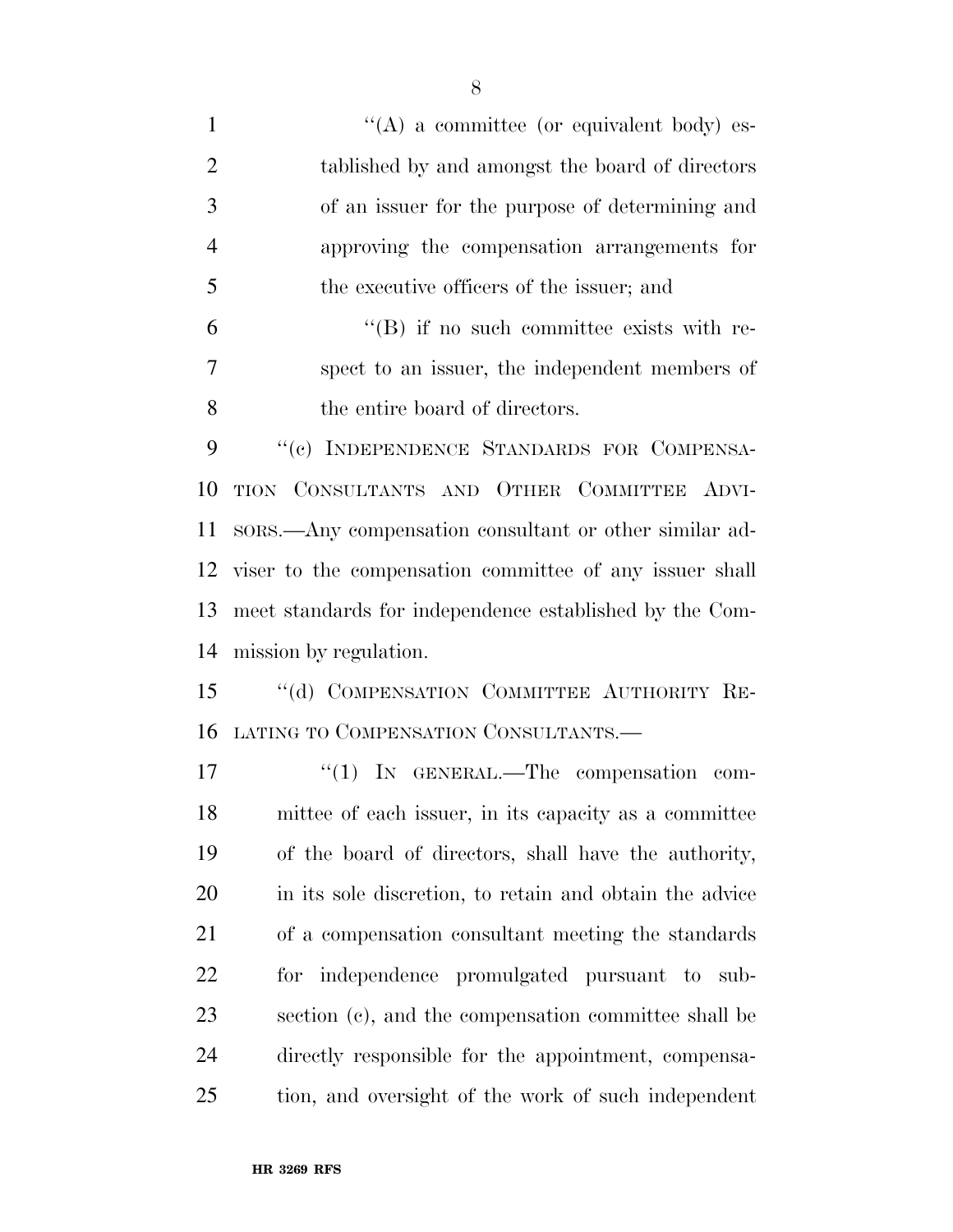compensation consultant. This provision shall not be construed to require the compensation committee to implement or act consistently with the advice or rec- ommendations of the compensation consultant, and shall not otherwise affect the compensation commit- tee's ability or obligation to exercise its own judg-ment in fulfillment of its duties.

8 "(2) DISCLOSURE.—In any proxy or consent solicitation material for an annual meeting of the shareholders (or a special meeting in lieu of the an- nual meeting) occurring on or after the date that is 12 1 year after the date of enactment of the Corporate and Financial Institution Compensation Fairness Act of 2009, each issuer shall disclose in the proxy or consent material, in accordance with regulations to be promulgated by the Commission whether the compensation committee of the issuer retained and obtained the advice of a compensation consultant meeting the standards for independence promulgated pursuant to subsection (c).

21 "(3) REGULATIONS.—In promulgating regula-22 tions under this subsection or any other provision of law with respect to compensation consultants, the Commission shall ensure that such regulations are competitively neutral among categories of consult-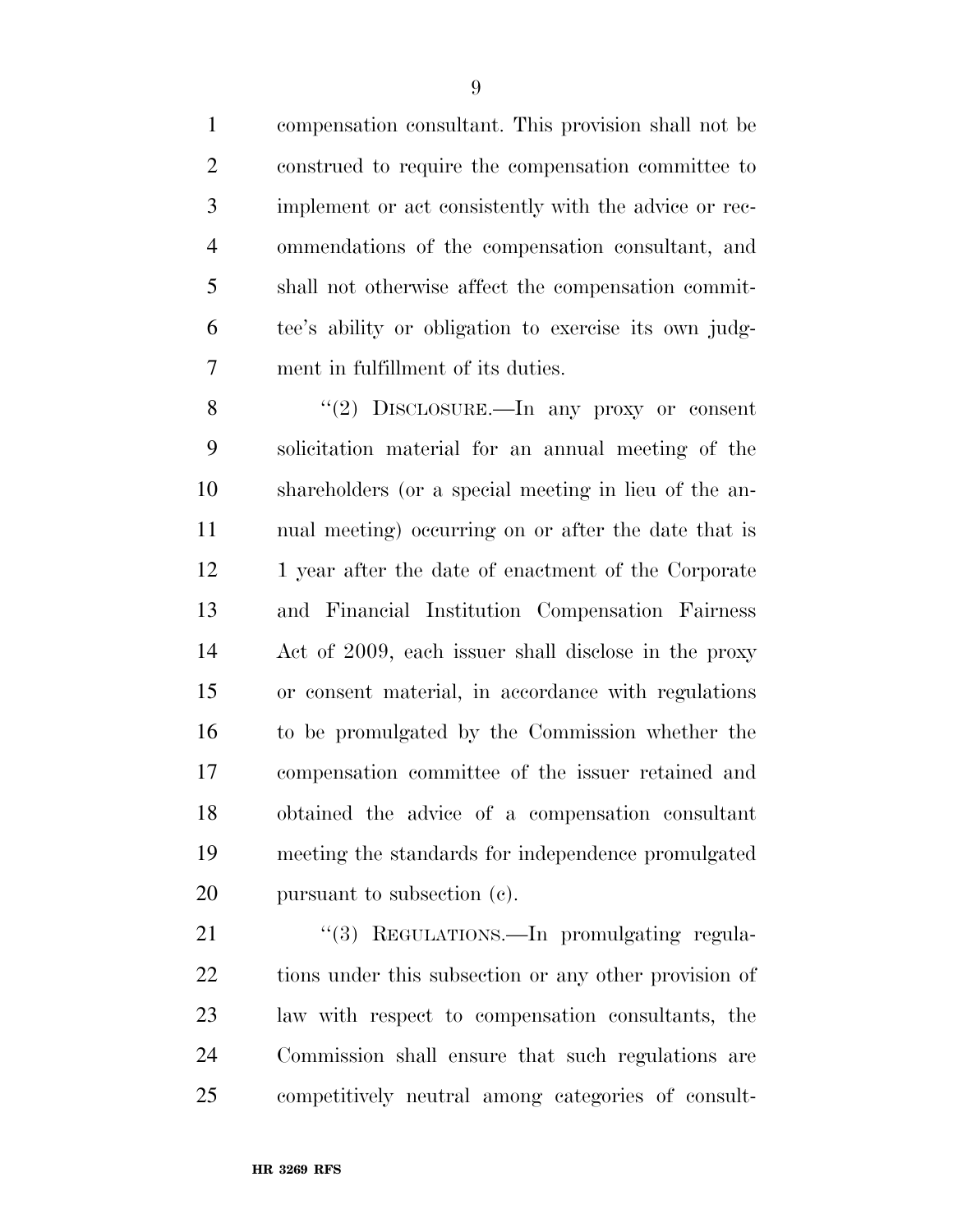ants and preserve the ability of compensation com- mittees to retain the services of members of any such category.

4 "(e) AUTHORITY TO ENGAGE INDEPENDENT COUN- SEL AND OTHER ADVISORS.—The compensation com- mittee of each issuer, in its capacity as a committee of the board of directors, shall have the authority, in its sole discretion, to retain and obtain the advice of independent counsel and other advisers meeting the standards for inde- pendence promulgated pursuant to subsection (c), and the compensation committee shall be directly responsible for the appointment, compensation, and oversight of the work of such independent counsel and other advisers. This pro- vision shall not be construed to require the compensation committee to implement or act consistently with the advice or recommendations of such independent counsel and other advisers, and shall not otherwise affect the com- pensation committee's ability or obligation to exercise its own judgment in fulfillment of its duties.

 $\cdot$  "(f) FUNDING.—Each issuer shall provide for appro- priate funding, as determined by the compensation com- mittee, in its capacity as a committee of the board of direc-tors, for payment of compensation—

  $\qquad$   $\qquad$   $\qquad$   $\qquad$   $\qquad$   $\qquad$   $\qquad$   $\qquad$   $\qquad$   $\qquad$   $\qquad$   $\qquad$   $\qquad$   $\qquad$   $\qquad$   $\qquad$   $\qquad$   $\qquad$   $\qquad$   $\qquad$   $\qquad$   $\qquad$   $\qquad$   $\qquad$   $\qquad$   $\qquad$   $\qquad$   $\qquad$   $\qquad$   $\qquad$   $\qquad$   $\qquad$   $\qquad$   $\qquad$   $\qquad$   $\qquad$  compensation committee that meets the standards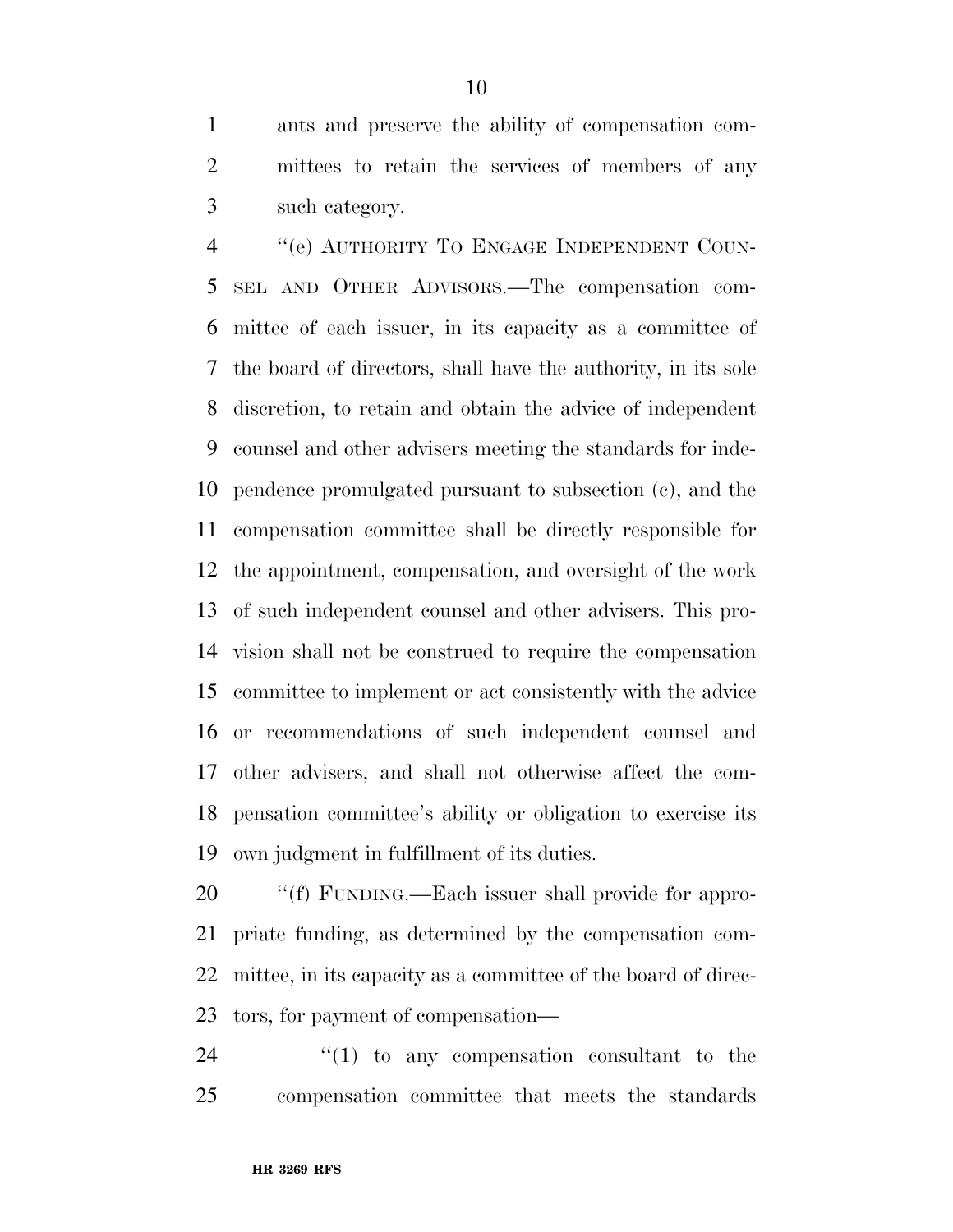| $\mathbf{1}$   | for independence promulgated pursuant to sub-           |
|----------------|---------------------------------------------------------|
| $\overline{2}$ | section $(c)$ , and                                     |
| 3              | $\lq(2)$ to any independent counsel or other ad-        |
| $\overline{4}$ | viser to the compensation committee.".                  |
| 5              | (b) STUDY AND REVIEW REQUIRED.—                         |
| 6              | (1) IN GENERAL.—The Securities and Ex-                  |
| 7              | change Commission shall conduct a study and review      |
| 8              | of the use of compensation consultants meeting the      |
| 9              | standards for independence promulgated pursuant to      |
| 10             | section $10B(c)$ of the Securities Exchange Act of      |
| 11             | 1934 (as added by subsection $(a)$ ), and the effects   |
| 12             | of such use.                                            |
| 13             | (2) REPORT TO CONGRESS.—Not later than 2                |
| 14             | years after the rules required by the amendment         |
| 15             | made by this section take effect, the Commission        |
| 16             | shall submit a report to the Congress on the results    |
| 17             | of the study and review required by this paragraph.     |
| 18             | SEC. 4. ENHANCED COMPENSATION STRUCTURE REPORT-         |
| 19             | ING TO REDUCE PERVERSE INCENTIVES.                      |
| 20             | (a) ENHANCED DISCLOSURE AND REPORTING OF                |
| 21             | COMPENSATION ARRANGEMENTS.-                             |
| 22             | (1) IN GENERAL.—Not later than 9 months                 |
| 23             | after the date of enactment of this Act, the appro-     |
| 24             | priate Federal regulators jointly shall prescribe regu- |
| 25             | lations to require each covered financial institution   |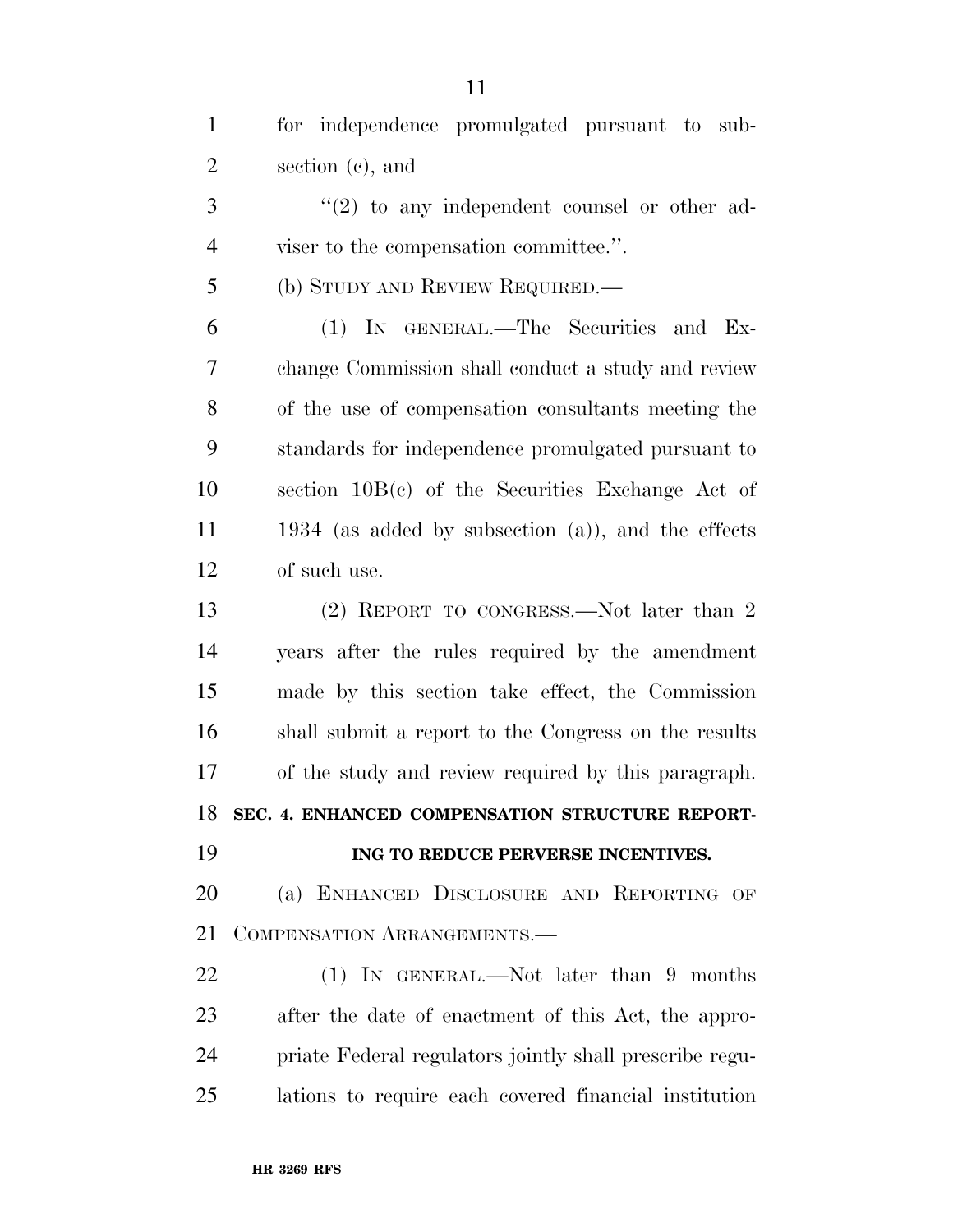| $\mathbf{1}$   | to disclose to the appropriate Federal regulator the   |
|----------------|--------------------------------------------------------|
| $\overline{2}$ | structures of all incentive-based compensation ar-     |
| 3              | rangements offered by such covered financial institu-  |
| $\overline{4}$ | tions sufficient to determine whether the compensa-    |
| 5              | tion structure—                                        |
| 6              | (A) is aligned with sound risk manage-                 |
| 7              | ment;                                                  |
| 8              | (B) is structured to account for the time              |
| 9              | horizon of risks; and                                  |
| 10             | (C) meets such other criteria as the appro-            |
| 11             | priate Federal regulators jointly may determine        |
| 12             | to be appropriate to reduce unreasonable incen-        |
| 13             | tives offered by such institutions for employees       |
| 14             | to take undue risks that—                              |
| 15             | could threaten the safety and<br>(i)                   |
| 16             | soundness of covered financial institutions;           |
| 17             | or                                                     |
| 18             | (ii) could have serious adverse effects                |
| 19             | on economic conditions or financial sta-               |
| 20             | bility.                                                |
| 21             | (2)<br>RULES OF CONSTRUCTION.—Nothing in               |
| 22             | this subsection shall be construed as requiring the    |
| 23             | reporting of the actual compensation of particular     |
| 24             | individuals. Nothing in this subsection shall be con-  |
| 25             | strued to require a covered financial institution that |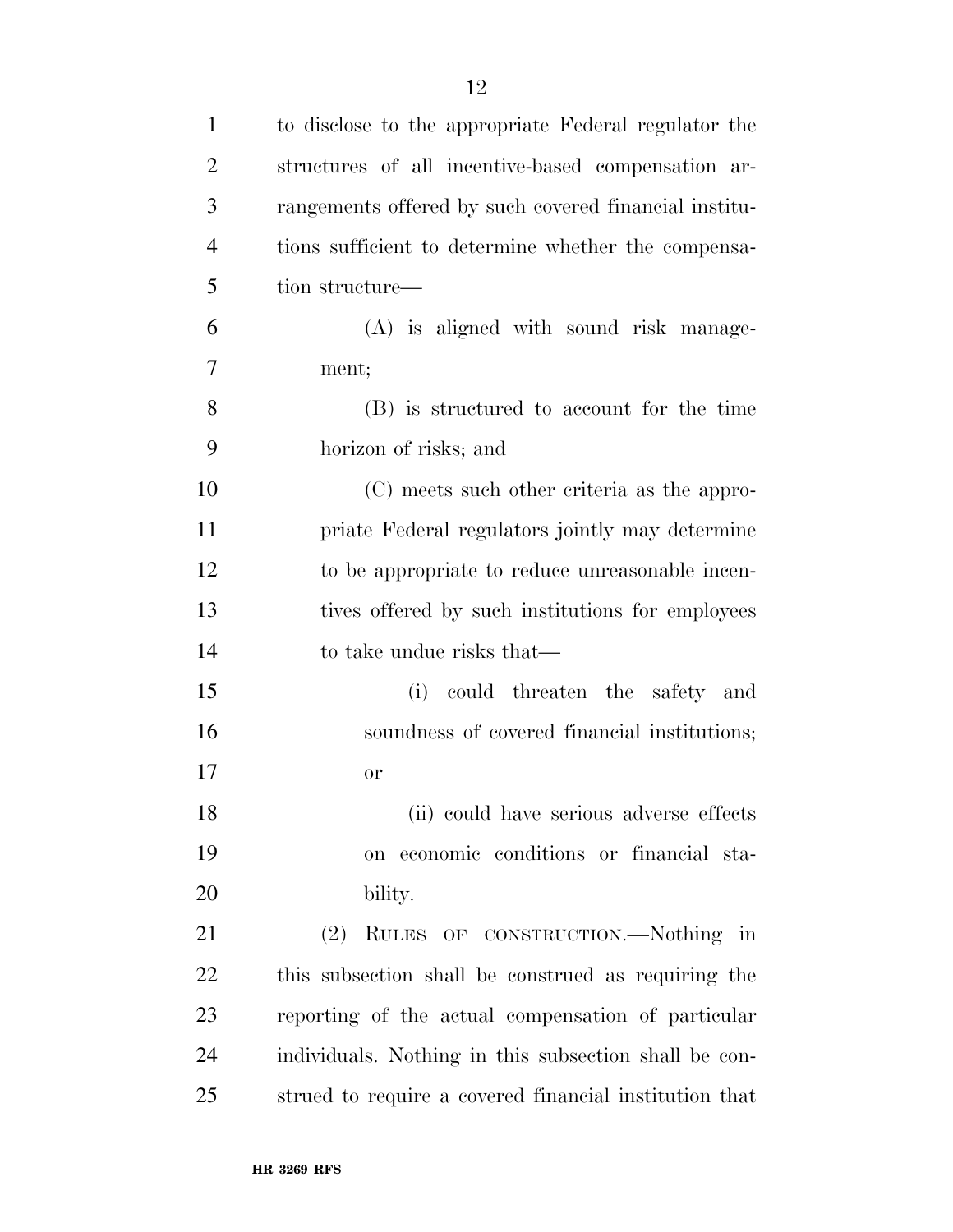does not have an incentive-based payment arrange- ment to make the disclosures required under this subsection.

 (b) PROHIBITION ON CERTAIN COMPENSATION AR- RANGEMENTS.—Not later than 9 months after the date of enactment of this Act, and taking into account the fac- tors described in subparagraphs (A), (B), and (C) of sub- section (a)(1), the appropriate Federal regulators shall jointly prescribe regulations that prohibit any incentive- based payment arrangement, or any feature of any such arrangement, that the regulators determine encourages in-appropriate risks by covered financial institutions that—

 (1) could threaten the safety and soundness of covered financial institutions; or

 (2) could have serious adverse effects on eco-nomic conditions or financial stability.

 (c) ENFORCEMENT.—The provisions of this section shall be enforced under section 505 of the Gramm-Leach- Bliley Act and, for purposes of such section, a violation of this section shall be treated as a violation of subtitle A of title V of such Act.

(d) DEFINITIONS.—As used in this section—

 (1) the term ''appropriate Federal regulator'' means—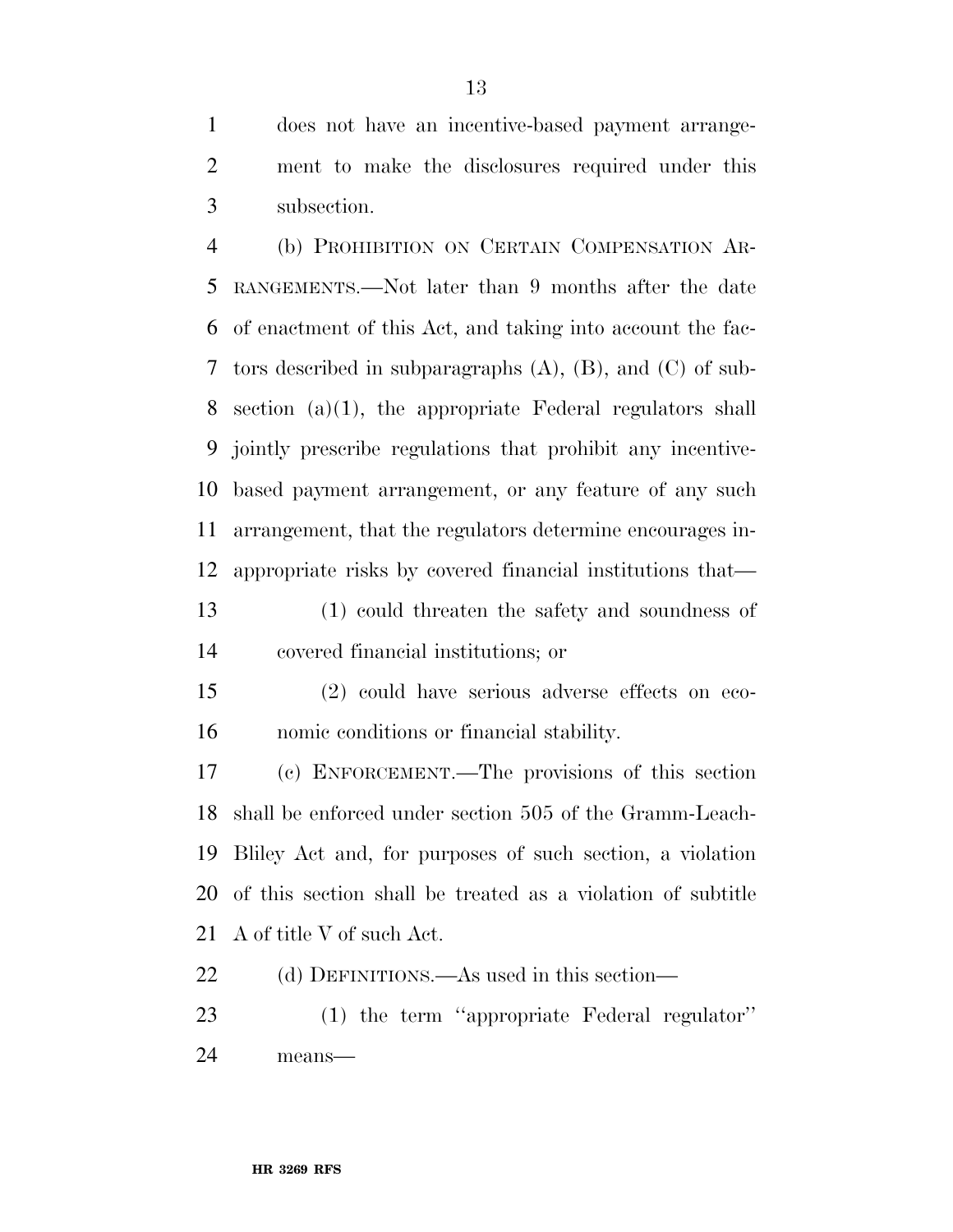| $\mathbf{1}$   | (A) the Board of Governors of the Federal       |
|----------------|-------------------------------------------------|
| $\overline{2}$ | Reserve System;                                 |
| 3              | (B) the Office of the Comptroller of the        |
| $\overline{4}$ | Currency;                                       |
| 5              | (C) the Board of Directors of the Federal       |
| 6              | Deposit Insurance Corporation;                  |
| $\overline{7}$ | (D) the Director of the Office of Thrift        |
| 8              | Supervision;                                    |
| 9              | (E) the National Credit Union Administra-       |
| 10             | tion Board;                                     |
| 11             | (F) the Securities and Exchange Commis-         |
| 12             | sion; and                                       |
| 13             | (G) the Federal Housing Finance Agency;         |
| 14             | and                                             |
| 15             | (2) the term "covered financial institution"    |
| 16             | means-                                          |
| 17             | (A) a depository institution or depository      |
| 18             | institution holding company, as such terms are  |
| 19             | defined in section 3 of the Federal Deposit In- |
| 20             | surance Act (12 U.S.C. 1813);                   |
| 21             | (B) a broker-dealer registered under sec-       |
| 22             | tion 15 of the Securities Exchange Act of 1934  |
| 23             | $(15 \text{ U.S.C. } 780);$                     |
| 24             | (C) a credit union, as described in section     |
| 25             | $19(b)(1)(A)(iv)$ of the Federal Reserve Act;   |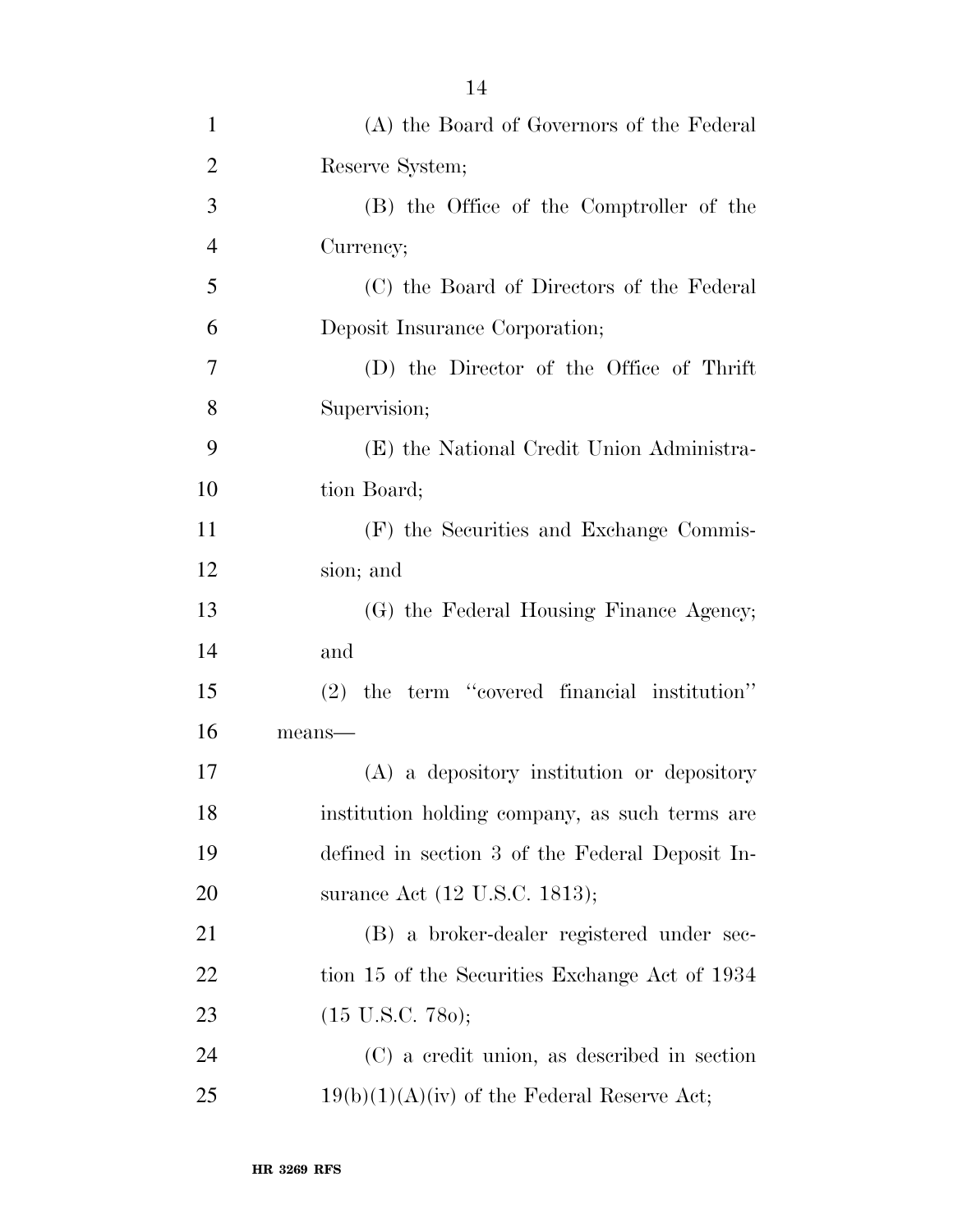| $\mathbf{1}$   | (D) an investment advisor, as such term is                   |
|----------------|--------------------------------------------------------------|
| $\overline{2}$ | defined in section $202(a)(11)$ of the Investment            |
| 3              | Advisers Act of 1940 (15 U.S.C. 80b–2(a)(11));               |
| $\overline{4}$ | (E) the Federal National Mortgage Asso-                      |
| 5              | ciation;                                                     |
| 6              | (F) the Federal Home Loan Mortgage                           |
| $\overline{7}$ | Corporation; and                                             |
| 8              | (G) any other financial institution that the                 |
| 9              | appropriate Federal regulators, jointly, by rule,            |
| 10             | determine should be treated as a covered finan-              |
| 11             | cial institution for purposes of this section.               |
| 12             | (e) EXEMPTION FOR CERTAIN FINANCIAL INSTITU-                 |
| 13             | TIONS.—The requirements of this section shall not apply      |
| 14             | to covered financial institutions with assets of less than   |
| 15             | \$1,000,000,000.                                             |
| 16             | (f) LIMITATION.—No regulation promulgated pursu-             |
| 17             | ant to this section shall be allowed to require the recovery |
|                | 18 of incentive-based compensation under compensation ar-    |
| 19             | rangements in effect on the date of enactment of this Act,   |
| 20             | provided such compensation agreements are for a period       |
| 21             | of no more than 24 months. Nothing in this Act shall pre-    |
| 22             | vent or limit the recovery of incentive-based compensation   |
| 23             | under any other applicable law.                              |
|                |                                                              |

(g) GAO STUDY.—

(1) STUDY REQUIRED.—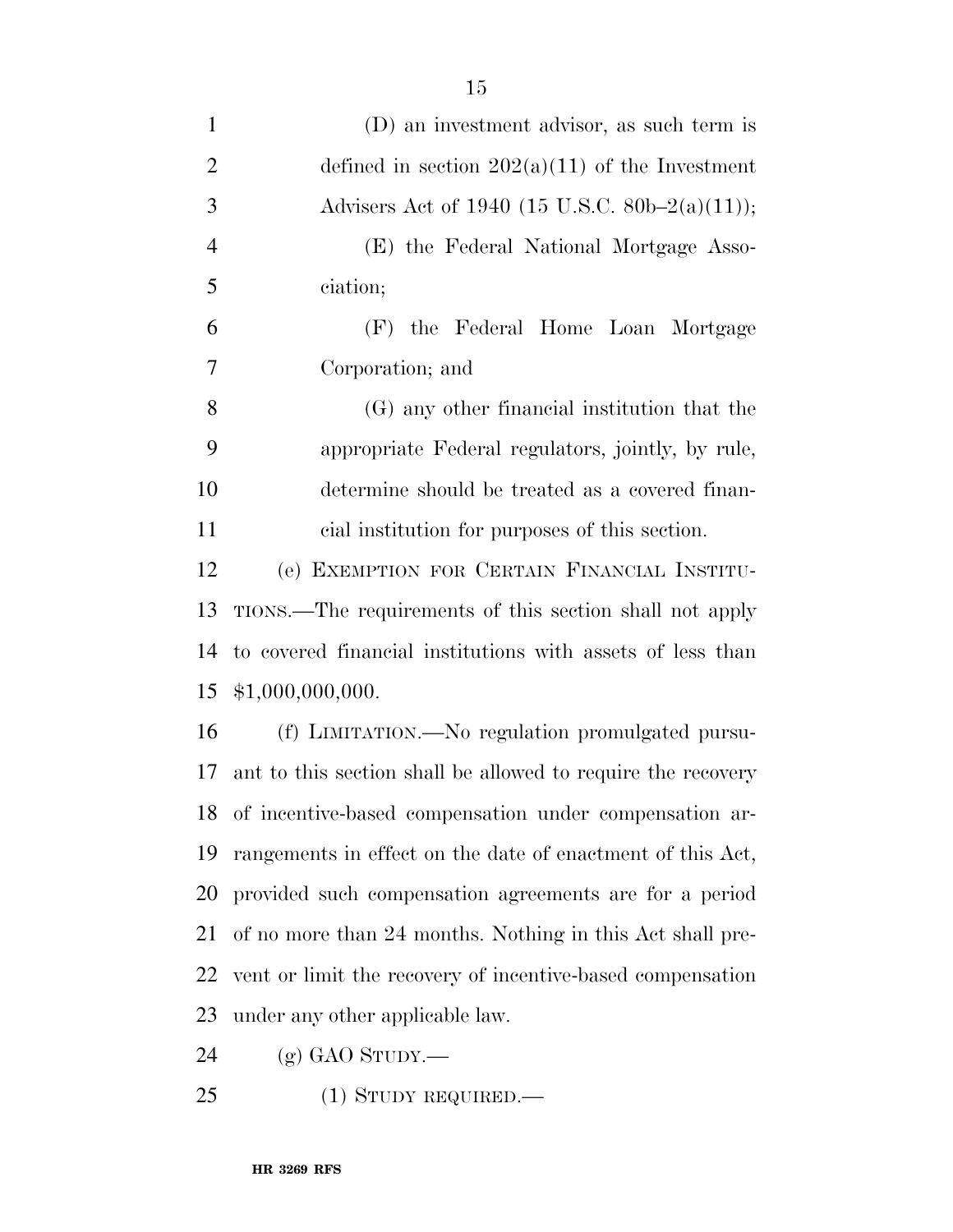| $\mathbf{1}$   | (A) IN GENERAL.—The Comptroller Gen-            |
|----------------|-------------------------------------------------|
| $\overline{2}$ | eral of the United States shall carry out a     |
| 3              | study to determine whether there is a correla-  |
| $\overline{4}$ | tion between compensation structures and ex-    |
| 5              | cessive risk taking.                            |
| 6              | (B) FACTORS TO CONSIDER.—In carrying            |
| $\overline{7}$ | out the study required under subparagraph (A),  |
| 8              | the Comptroller General shall—                  |
| 9              | (i) consider compensation structures            |
| 10             | used by companies from 2000 to 2008; and        |
| 11             | (ii) compare companies that failed, or          |
| 12             | nearly failed but for government assist-        |
| 13             | ance, to companies that remained viable         |
| 14             | throughout the housing and credit market        |
| 15             | crisis of 2007 and 2008, including the          |
| 16             | compensation practices of all such compa-       |
| 17             | nies.                                           |
| 18             | (C)<br>DETERMINING COMPANIES<br>THAT            |
| 19             | FAILED OR NEARLY FAILED. In determining         |
| 20             | whether a company failed, or nearly failed but  |
| 21             | for government assistance, for purposes of sub- |
| 22             | paragraph (B)(ii), the Comptroller General      |
| 23             | shall focus on—                                 |
| 24             | (i) companies that received excep-              |
| 25             | tional assistance under the Troubled Asset      |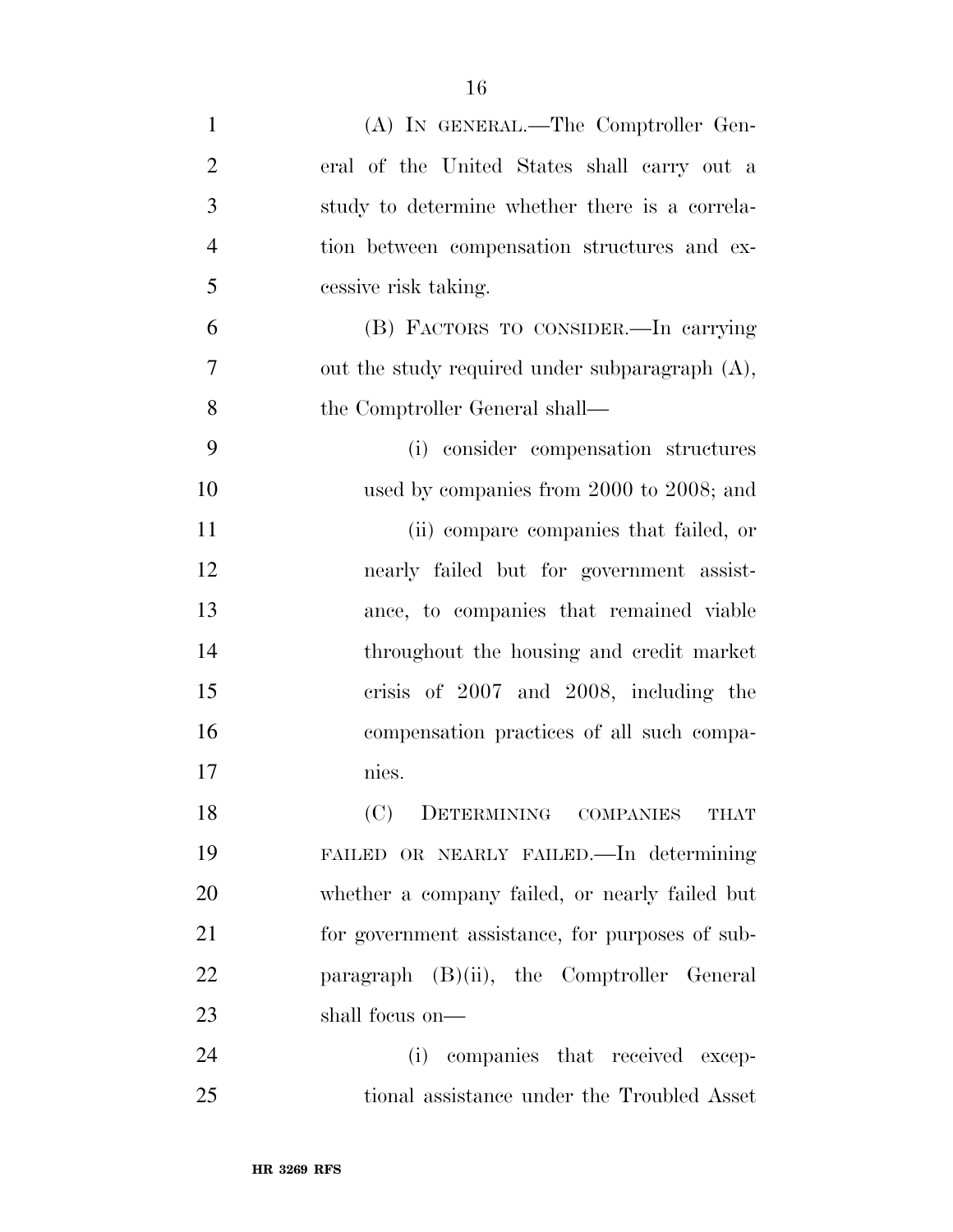| $\mathbf{1}$   | Relief Program under title I of the Emer-                     |
|----------------|---------------------------------------------------------------|
| $\overline{2}$ | gency Economic Stabilization Act of 2009                      |
| 3              | $(12 \text{ U.S.C. } 5211 \text{ et seq.})$ or other forms of |
| $\overline{4}$ | significant government assistance, includ-                    |
| 5              | ing under the Automotive Industry Financ-                     |
| 6              | ing Program, the Targeted Investment                          |
| $\overline{7}$ | Program, the Asset Guarantee Program,                         |
| 8              | and the Systemically Significant Failing                      |
| 9              | Institutions Program;                                         |
| 10             | (ii) the Federal National Mortgage                            |
| 11             | Association;                                                  |
| 12             | (iii) the Federal Home Loan Mort-                             |
| 13             | gage Corporation; and                                         |
| 14             | (iv) companies that participated in the                       |
| 15             | Security and Exchange Commission's Con-                       |
| 16             | solidated Supervised Entities Program as                      |
| 17             | of January 2008.                                              |
| 18             | $(2)$ REPORT.—Not later than the end of the 1-                |
| 19             | year period beginning on the date of the enactment            |
| 20             | of this Act, the Comptroller General shall issue a re-        |